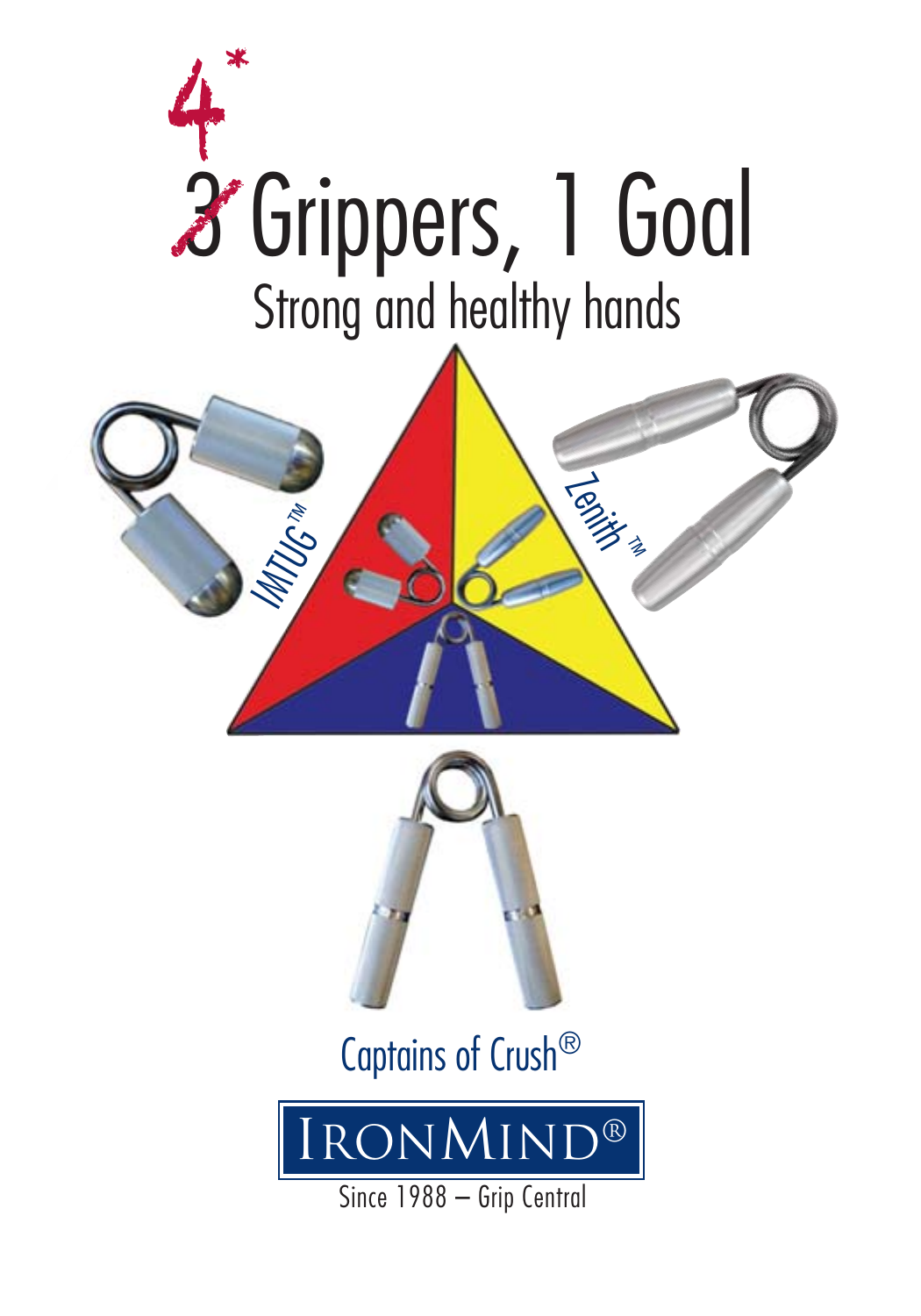# IronMind Grippers—4 Ways to Get Strong and Healthy Hands

Precise, durable and gorgeous, IronMind grippers deliver results like no other hand strengthening device in the world—results that are:

- Fast
- Focused
- Enduring

We'd like to introduce our grippers to you, explaining the special features of each, and tell you how they work together to help you reach your grip strength and hand health goals. With 4 styles of grippers and 28 strengths to choose from, IronMind grippers can provide an unparalleled fit for the requirements of your training program.

Just as essential as the grippers themselves are the training information and customer service that accompany them. Let's get started—and if you have any further questions, please don't hesitate to contact us.

Randall J. Strossen, President IronMind Enterprises, Inc.



**STRONGER BODIES™** 

P.O. Box 1228, Nevada City, CA 95959 USA tel: +1-530-272-3579 • fax: +1-530-272-3095

sales@ironmind.com

© 2016 IronMind Enterprises, Inc. All rights reserved.



2 IronMind Enterprises, Inc. www.ironmind.com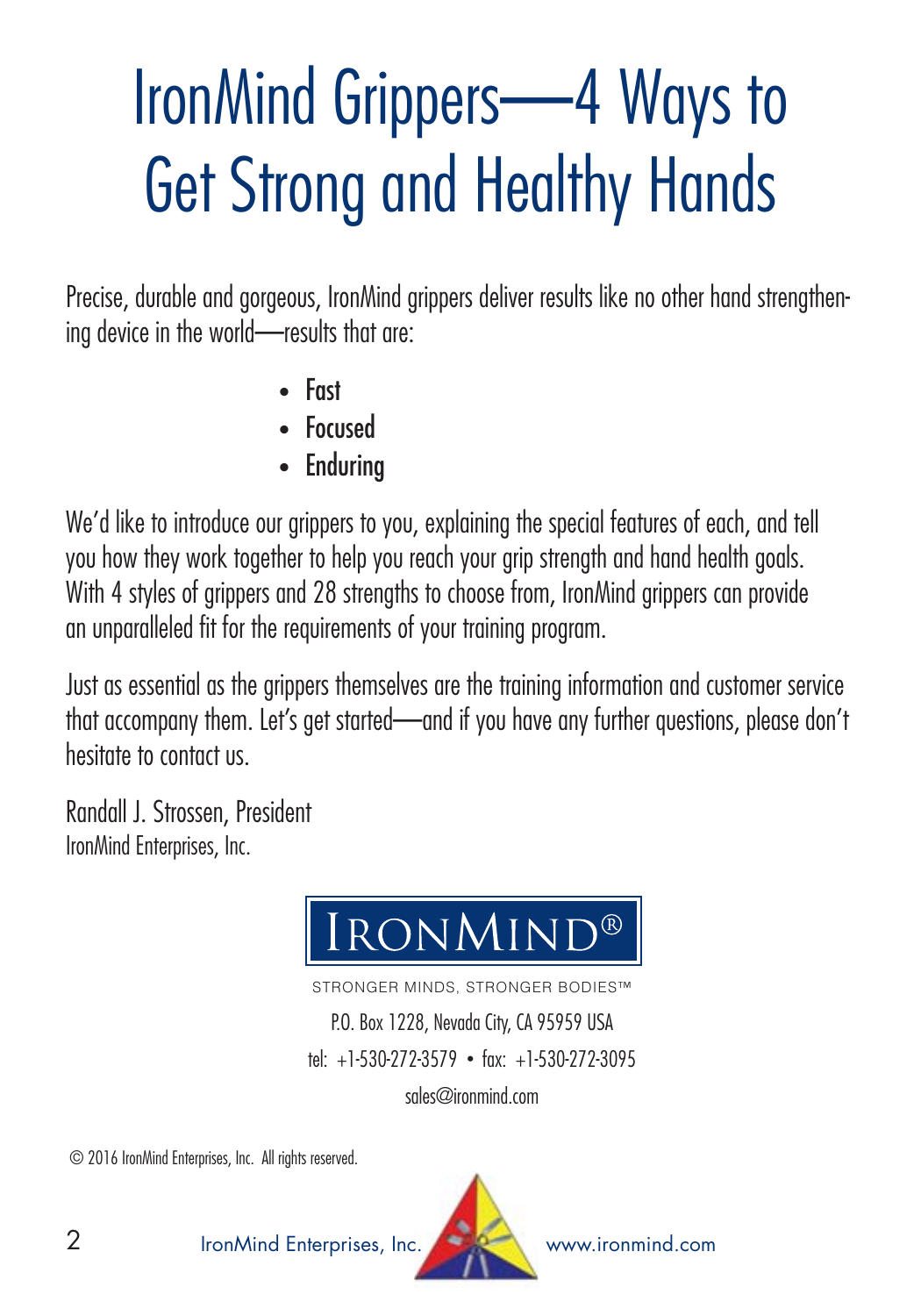Founded in 1988, IronMind is Grip Central—designing, building, and delivering serious grippers to help people reach their grip strength goals for sports, job, and everyday life. Shake hands with IronMind's triple-team roster of hand grippers:



# Captains of Crush® (CoC®) grippers

- the gold standard of grippers
- 11 strengths, from Guide to CoC No. 4
- certification for elite performances
- maximum crushing grip strength via low-volume–high-intensity workouts

# IMTUG™ two-finger utility grippers

- targeted training one or two fingers at a time, including the thumb
- 7 strengths, from IMTUG1 to IMTUG7
- reduced pressure on soft tissue of hands
- tune up your weak fingers, advance on CoCs, power up your pinch grip

# Zenith™ digital fitness grippers

- for conditioning as well as strength
- 6 strengths, from Zenith Agility to Zenith 4
- silky-smooth handles, bump-free ride
- warm-ups, prehab, rehab, conditioning and strength-building via moderate-to-high-rep workouts

# Left-Turn arippers

- tailor-made for lefties
- 4 strengths, from LT Trainer to LT 3
- perfect complement to Captains of Crush grippers
- designed for high-intensity training



Made in the USA



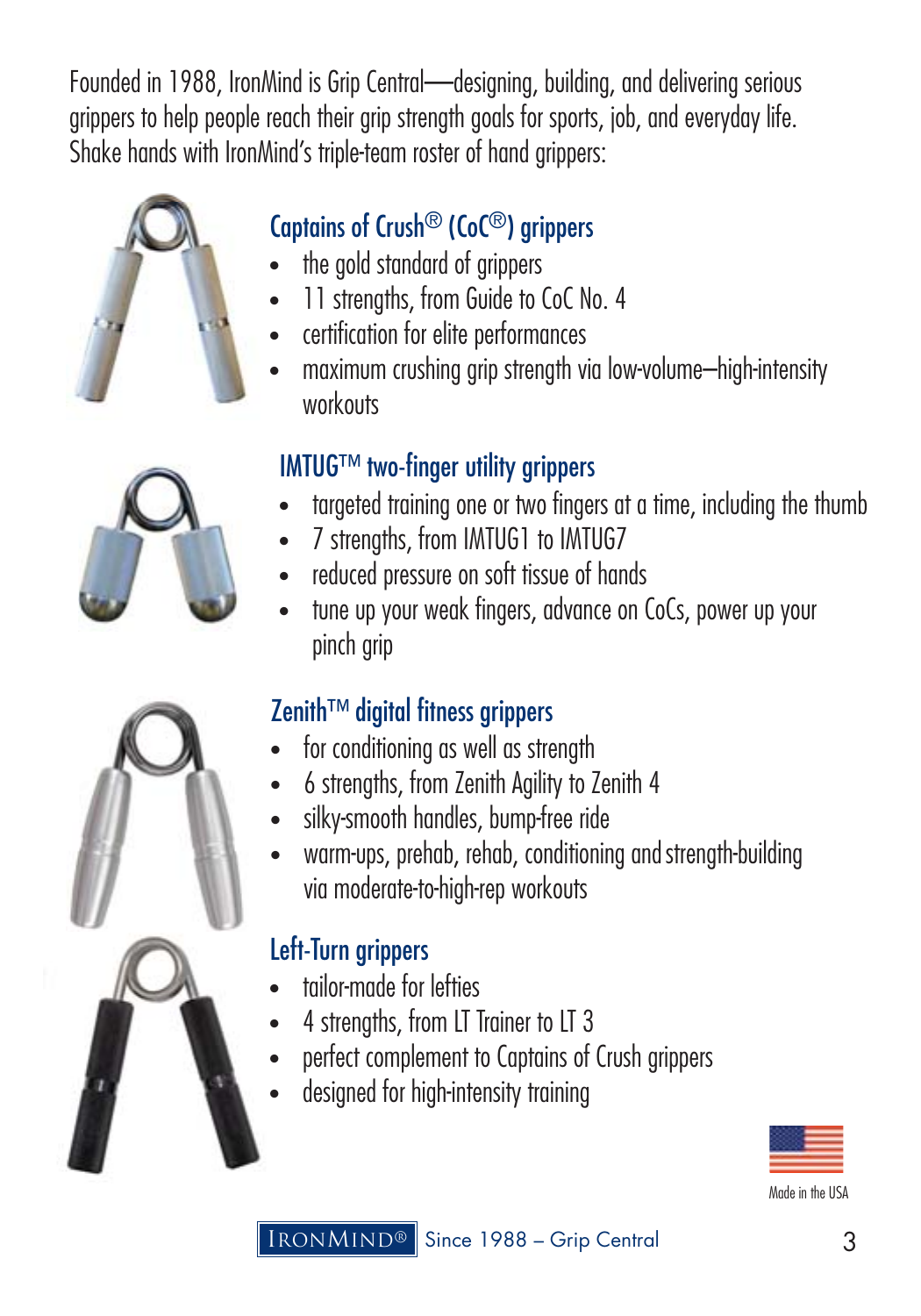

# Captains of Crush<sup>®</sup> the gold standard of grippers

Captains of Crush (CoC) grippers are the worldwide benchmark for building and testing your grip strength. They are the single best tool you can buy for building maximum grip strength and they are the fastest route to increasing your grip strength.

Captains of Crush grippers are designed for low-volume–low-rep training at a high intensity level—and working to your limit.

Low volume means that you won't be doing tons of reps each week with your Captains of Crush gripper. If you want to squeeze something constantly as you drive or watch TV, we'd recommend the IronMind EGG. But if you want to be able to crack coconuts with your bare hands, a CoC gripper is your number one training tool.

## Training with Captains of Crush grippers

The general structure of your training is to start with warm-up sets, follow with work sets, and include the concept of a challenge gripper, the one that is your next goal.

#### Warm-up sets

As a basic training routine, do a warm-up set or two of about 10 reps, alternating hands as you do the sets. Make your warm-up reps deliberate and full range, setting the stage for the maximum efforts that will follow. If you are just beginning, your warm-up sets will be done with one strength of gripper, but if you are more advanced, you will move up the ladder using progressively tougher grippers, just as you would add weight to the bar as you warmed up for heavy squats, for example. You might do several warm-up sets, and as you do more of them, the reps could go down.

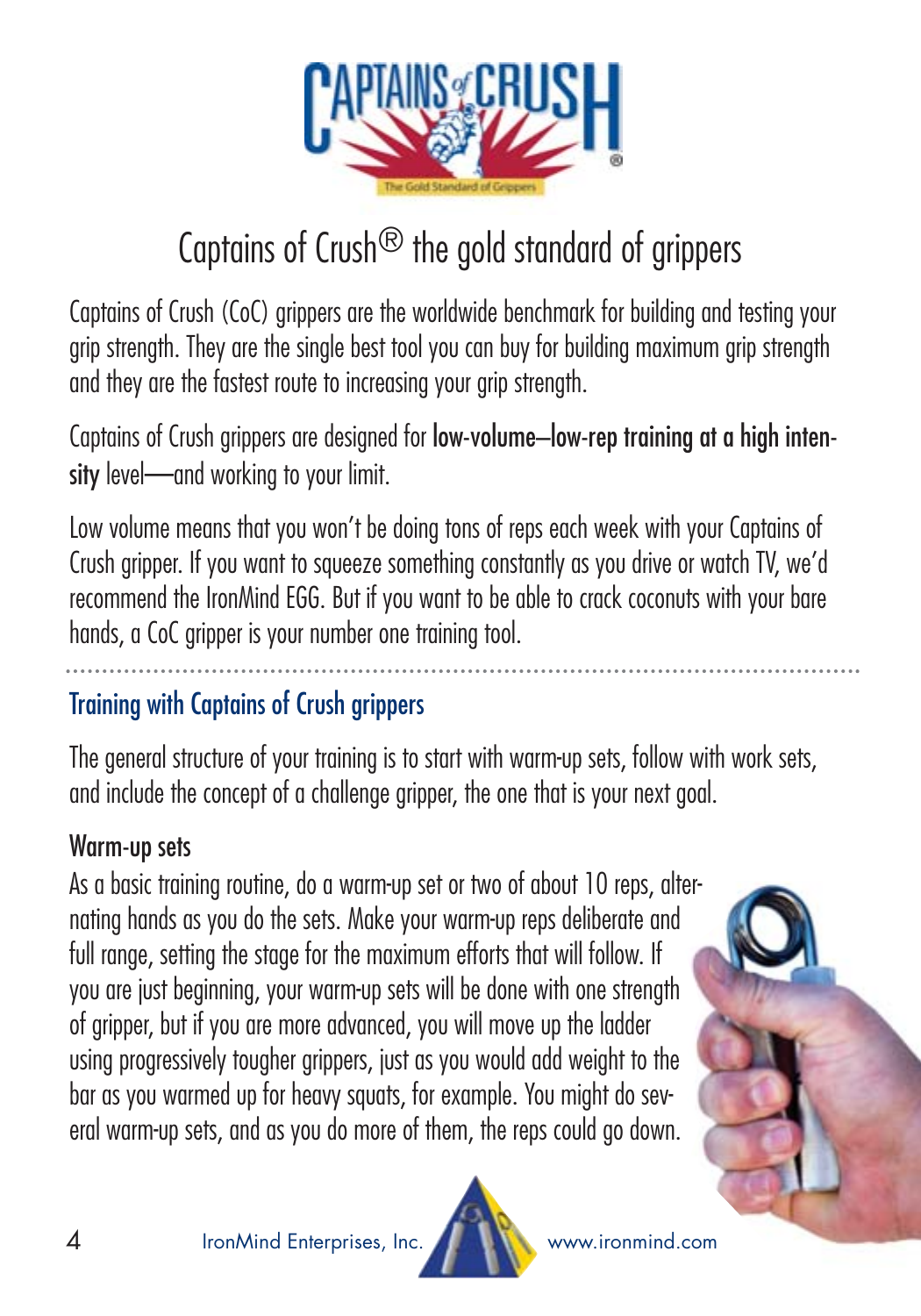Here's how that might look, depending on your current level of strength:

#### Beginner

| CoC Guide<br>* 2 sets of 10 repetitions  | $2 \times 10^*$                        |  |
|------------------------------------------|----------------------------------------|--|
| Intermediate                             |                                        |  |
| CoC Sport<br>CoC Point Five<br>CoC No. 1 | $2 \times 10$<br>$1 \times 8$<br>1 x 6 |  |
| Advanced                                 |                                        |  |
| CoC Trainer<br>CoC No. 1<br>CoC No. 2    | $1 \times 10$<br>$1 \times 8$<br>1x6   |  |

#### Work sets

These are the sets where you go to failure, and that make you stronger.

#### Beginner

| CoC Guide<br>CoC Sport or Trainer                                | $2 \times 10$<br>2x5                                   | [warm-up sets]<br>[work sets] |                                                                                                                                                                                                                   |
|------------------------------------------------------------------|--------------------------------------------------------|-------------------------------|-------------------------------------------------------------------------------------------------------------------------------------------------------------------------------------------------------------------|
| Intermediate                                                     |                                                        |                               |                                                                                                                                                                                                                   |
| CoC Sport<br>CoC Point Five<br>CoC No. 1<br>CoC No. 1.5          | $2 \times 10$<br>$1 \times 8$<br>1 × 6<br>2x4          | [warm-up sets]<br>[work sets] | <b>WARNING:</b><br>Captains of Crush grippers are<br>designed for the superior per-<br>formance-including extreme<br>durability-that has made<br>them a legend around the                                         |
| Advanced<br>CoC Trainer<br>CoC No. 1<br>CoC No. 2<br>CoC No. 2.5 | 1 x 10<br>$1 \times 8$<br>$1 \times 6$<br>$2 \times 4$ | [warm-up sets]<br>[work sets] | world. While many of these<br>grippers are in active use year<br>after year, spring failure is<br>always a possibility. Only use<br>your grippers in a manner that<br>is safe for both you and any<br>bystanders. |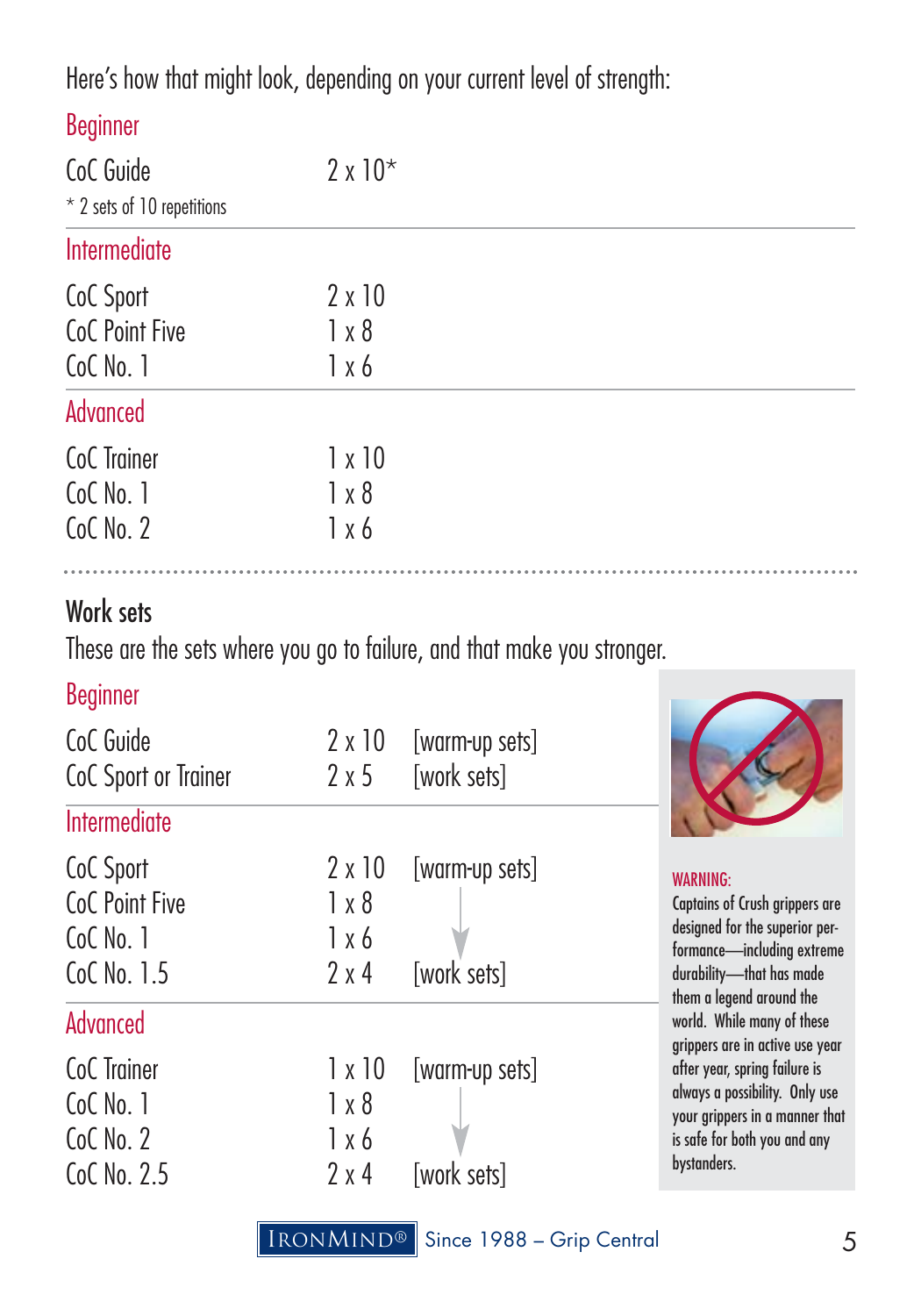Failure means absolute failure: you fight to make the maximum number of reps you can and make every effort to complete one more rep.

#### Challenge gripper

Your challenge gripper is the one you are striving to fully close but have not quite reached yet, so in the case of the above Beginner, the CoC No. 1 (or the CoC Point Five) will be your goal; for the above Intermediate level, it is the CoC No. 2; and for the above Advanced level, it is the CoC No. 3.

If you are working with full step increases (Guide, Sport, Trainer, No. 1, No. 2, No. 3, No. 4), once you can do at least 10 full reps with the gripper below your challenge gripper, test yourself on the challenge gripper periodically. If you are using half-step grippers (Point Five, No. 1.5, No. 2.5, No. 3.5), you can test yourself on your challenge gripper once you are in the range of at least 5 full, consecutive reps on your work-set gripper.

#### Important!

No matter what your level of gripper workout, after all that crushing you'll want to finish with some extensor work with the Expand-Your-Hand Bands. Training the opposing movement—expanding instead of contracting—helps strengthen your hands, prevent injuries, and build muscle balance.

## Expand-Your-Hand Bands 2–3 x 10–15

You can use the Expand-Your-Hand Bands on off days as well, to keep your fingers limber and pain-free.

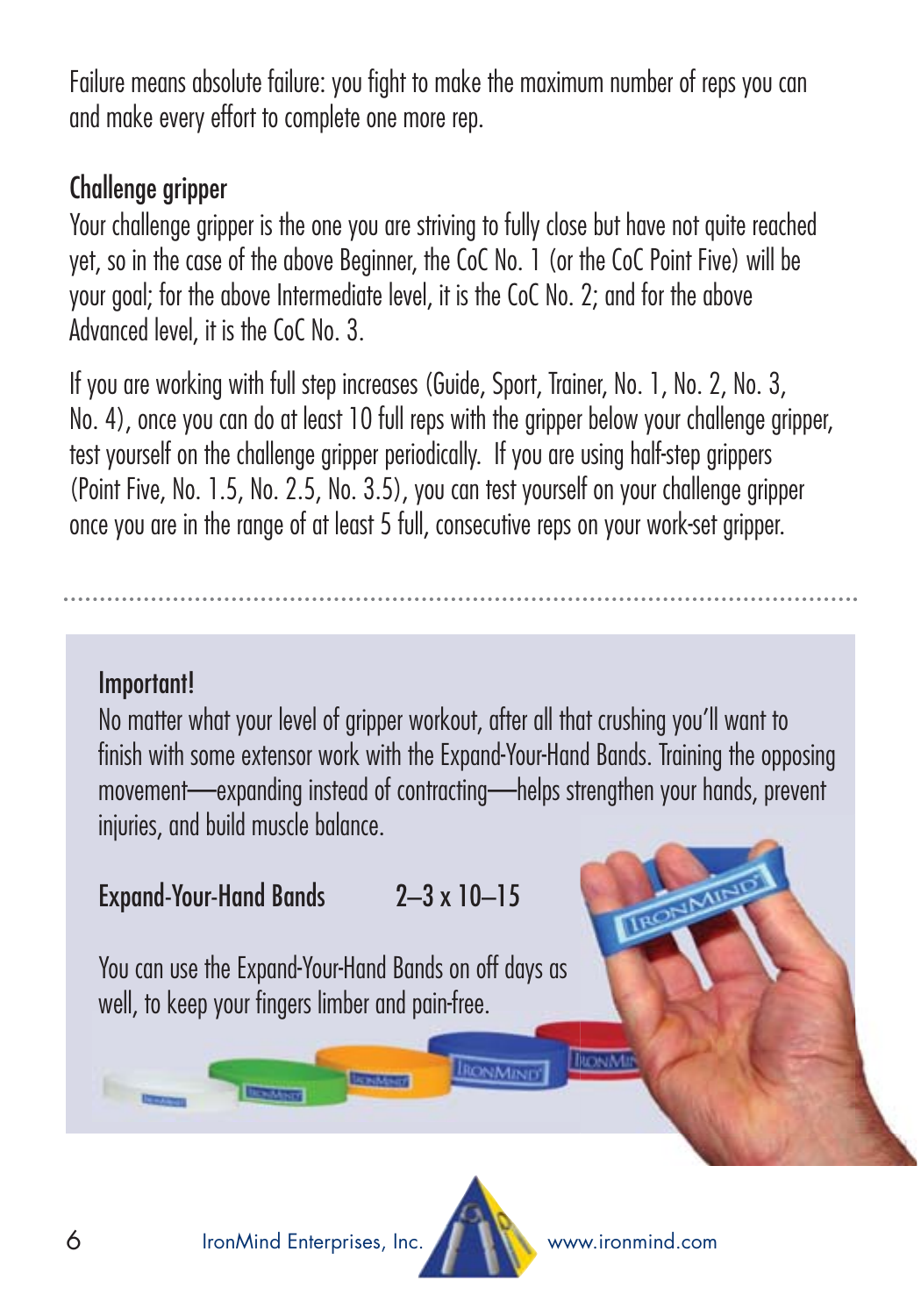#### How strong should you be?

If you are coming back from an injury, or are elderly or very young, fully closing a Captains of Crush Guide will be quite a milestone.

Fully closing a Captains of Crush Trainer puts your strength well beyond that of mastering a sporting goods store gripper, and if you are a woman, this marks very respectable grip strength.

Most men who lift weights will not be able to fully close a Captains of Crush No. 1 the first time they try, but 10 reps on this gripper is the basic level of grip strength IronMind recommends for just about any sport, recreational activity, or job where grip strength is a factor in one's performance.

If your life or someone else's, or your professional performance depends on the level of your grip strength, IronMind recommends that you master the Captains of Crush No. 2 gripper. For women, go down one full level on each of these grippers to gauge your target level of grip strength.

And, if you are an aspiring gripmaster or want to prove your stature in this community, certification on the Captains of Crush No. 3, No. 3.5, and No. 4 (or No. 2 and No. 2.5 for women) awaits you. See www.ironmind.com for details.

If your life or someone else's, or your professional performance depends on the level of your grip strength, IronMind recommends that you master the Captains of Crush No. 2 gripper.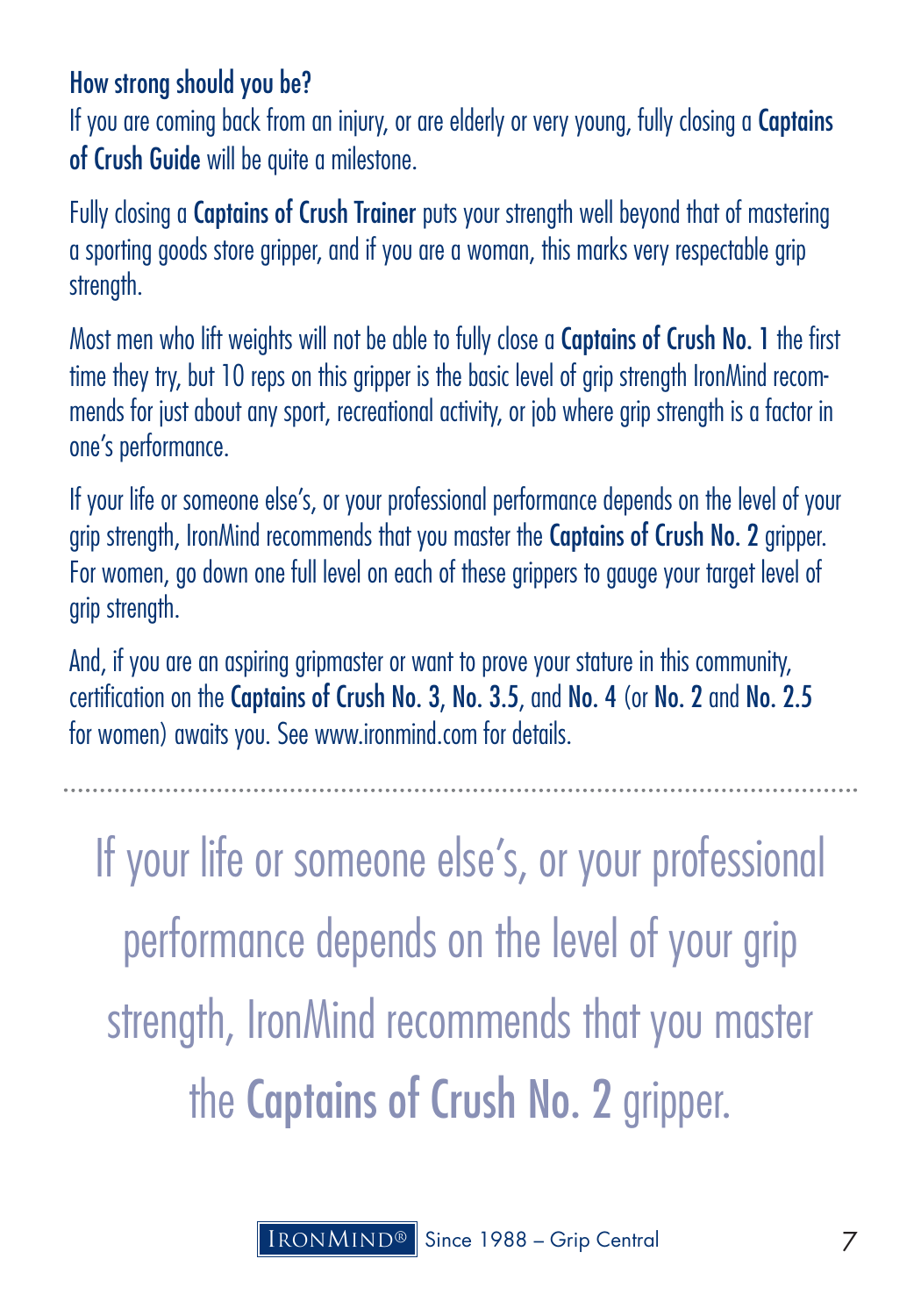

#### Target your fingers 1 or 2 at a time

Ever wish you could give your ring finger and pinky a little extra training? Wonder if that might be the key to knocking off your next challenge-level CoC gripper? How about working just your trigger finger or maybe your thumb?

Meeting these goals—and more–is what IMTUG was designed for.

### IMTUG training using the CoC program

Some people, including top names in grip strength and armwrestling, have built their entire grip training programs around using IMTUGs. In this case, you would train the same way as you would with Captains of Crush grippers, but instead of using your whole hand for each set, you would isolate your fingers by, for example, training your index and middle finger together, and the same with your ring finger and pinky. If you were interested in building up your pinch grip, you would use IMTUG to train your thumb by itself.

While a lot of people do low reps with IMTUGs, just as with Captains of Crush grippers, don't be afraid to work into something more like the 8–12 rep range, too. Follow the same principles, including warm-up, work-set and challenge grippers, that were explained for Captains of Crush grippers.

# IMTUG training after using CoC grippers

Another way to use IMTUGs is following your training on Captains of Crush grippers, to help fill in the areas you would like to hit with a little more work.

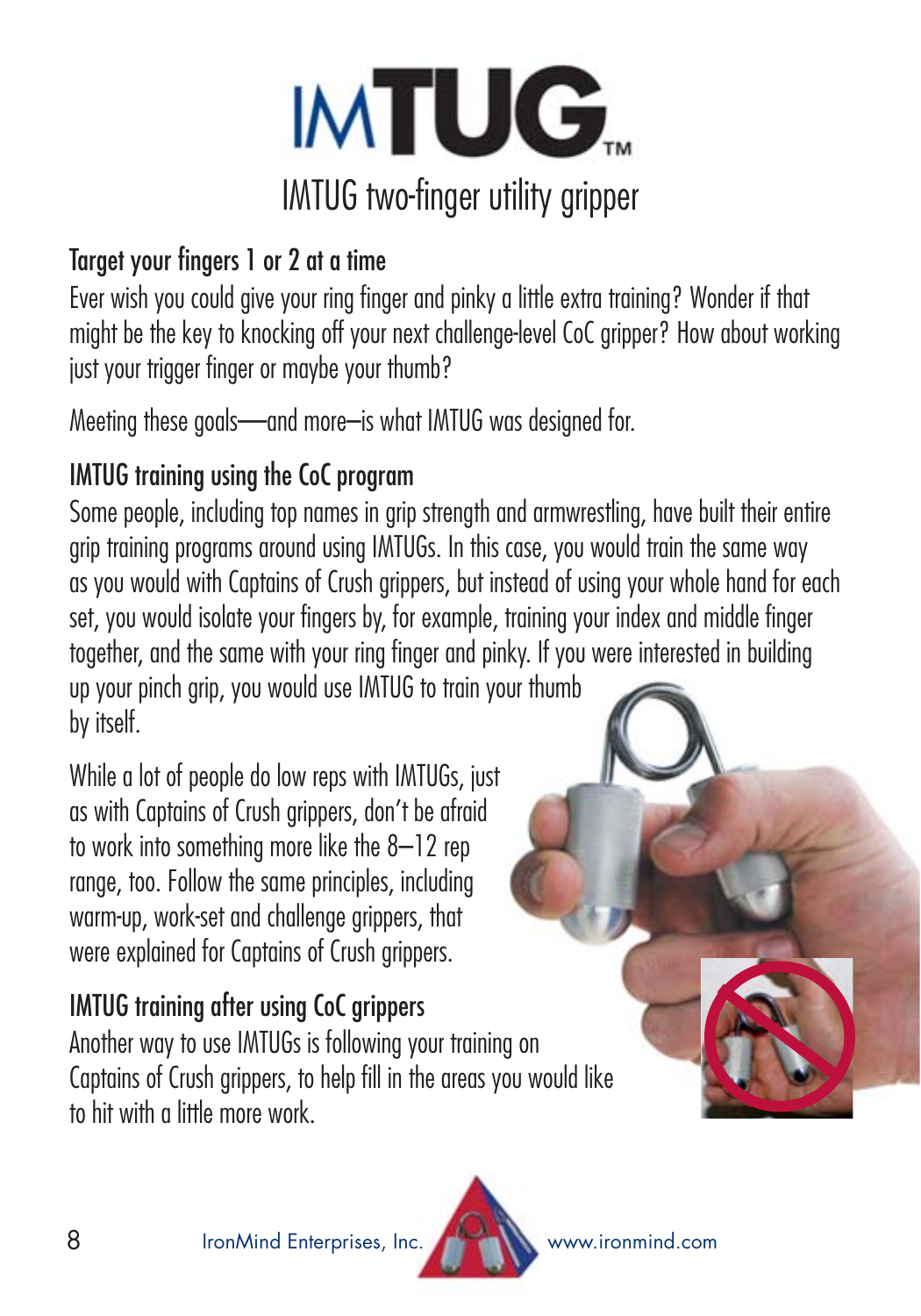For example, after you have completed your CoC workout, you might want to include 2–3 sets with an IMTUG for your thumb and maybe the same thing for your ring finger and pinky.

# Which IMTUGs should you use?

There are seven different strengths of IMTUGs, from 1 (easiest) to 7 (hardest), IMTUG recognizes that your fingers differ in both length and strength, and you will use a different strength IMTUG depending on which fingers you are targeting:

Easier IMTUG



Pinch gripping with thumb and index finger

Moderate IMTUG



Upside down, training the ring finger and pinky

Harder IMTUG



Right side up, training the index and middle fingers

This chart will help you select the right IMTUGs based on which CoC grippers you are using for your work sets: Use these IMTUGs for:

|                  | USE THESE IMTUUS TOT. |                   |                     |  |
|------------------|-----------------------|-------------------|---------------------|--|
| CoC work sets    | Thumb<br>(pinch grip) | Ring<br>and pinky | Index<br>and middle |  |
| Guide or Sport   | IMTUG1                | IMTUG1            | IMTUG2              |  |
| Trainer or No. 1 | IMTUG2                | IMTUG3            | IMTUG4              |  |
| No. 1 or No. 2   | IMTUG3                | IMTUG4            | IMTUG5              |  |
| No. 2 or No. 3   | IMTUG4                | IMTUG5            | IMTUG6              |  |
| No. 3 or No. 4   | IMTUG5                | IMTUG6            | IMTUG7              |  |

For example, if you are doing your work sets with the CoC No. 2, you would select the IMTUG4 for pinch gripping, the IMTUG5 for working your ring finger and pinky, and the IMTUG6 for working your index and middle fingers.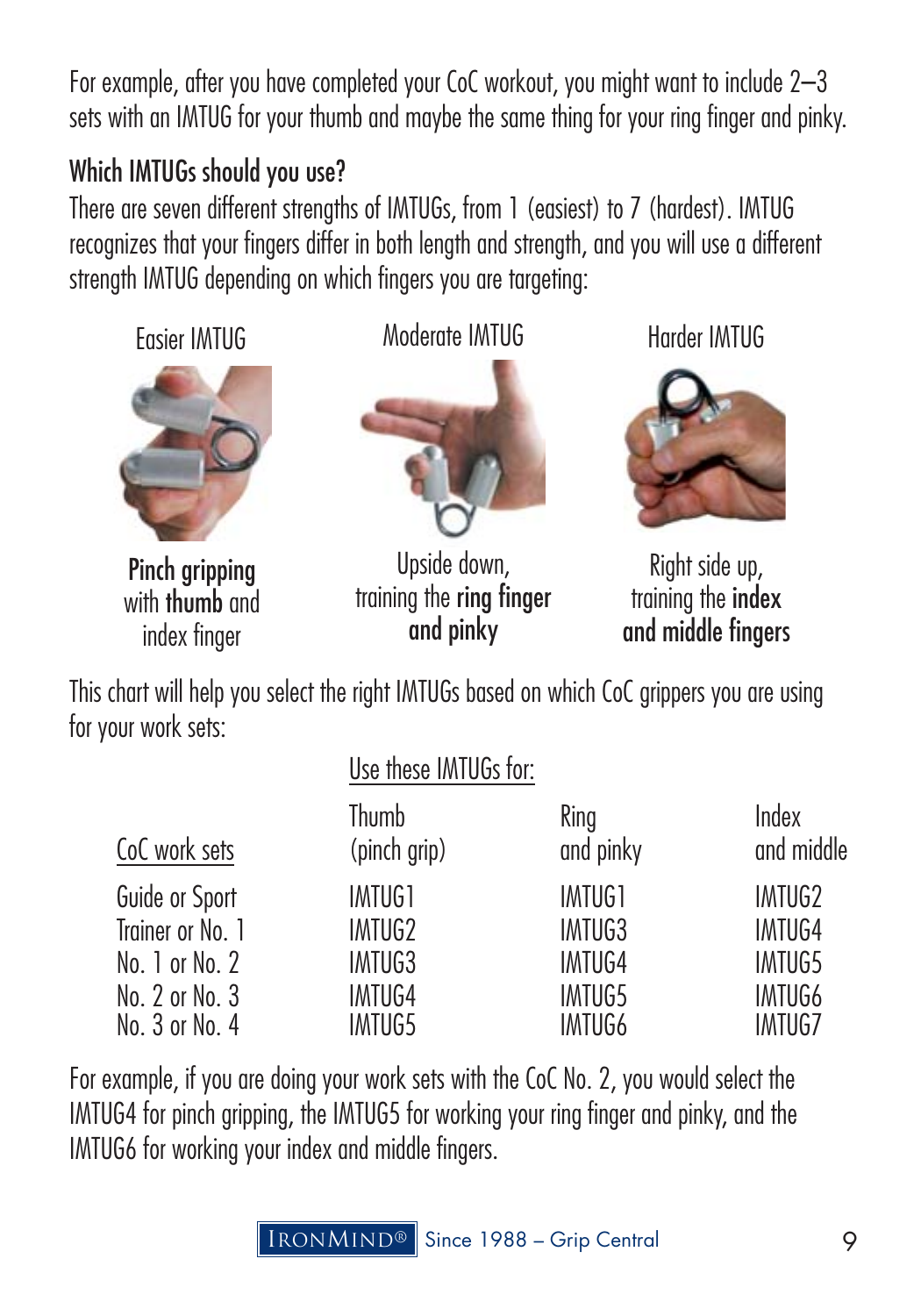# ZENITH<sup>™</sup>

# Conditioning as well as strength

Zenith is a radically new kind of gripper, made especially for fitness and strength–conditioning workouts with moderate to high reps, by itself or in conjunction with a CoC gripper or an IMTUG. You'll love its silky-smooth handles and the no-bump ride—and the way your hands feel after a workout.

If your primary focus is building maximum strength, we recommend that you use Zenith grippers for active rest on your off-days. This workout would take the form of doing 1–3 sets of 10–20 reps with a Zenith gripper that is very easy for you. Don't be afraid to use a Zenith Agility or a Zenith Trainer even if you are certified on the Captains of Crush No. 3 or beyond.

If you are training for conditioning as well as strength, do only 1–2 work sets with your Captains of Crush aripper and then follow that with 1–2 sets of 10–20 reps with a Zenith gripper that will leave you feeling taxed at the end of the set.

# Which Zenith arippers should you choose?

Zenith grippers are available in six strengths:

Zenith Agility – one level below a CoC Guide, for hands that hurt or for a warm-up that is like using an empty bar, even if you can snatch 200 kg.

Zenith Trainer, 1, 2, 3, and  $4 -$  each is somewhat easier than its CoC namesake and this is by design, so a Zenith 1 is easier to close than a CoC No. 1, for example.



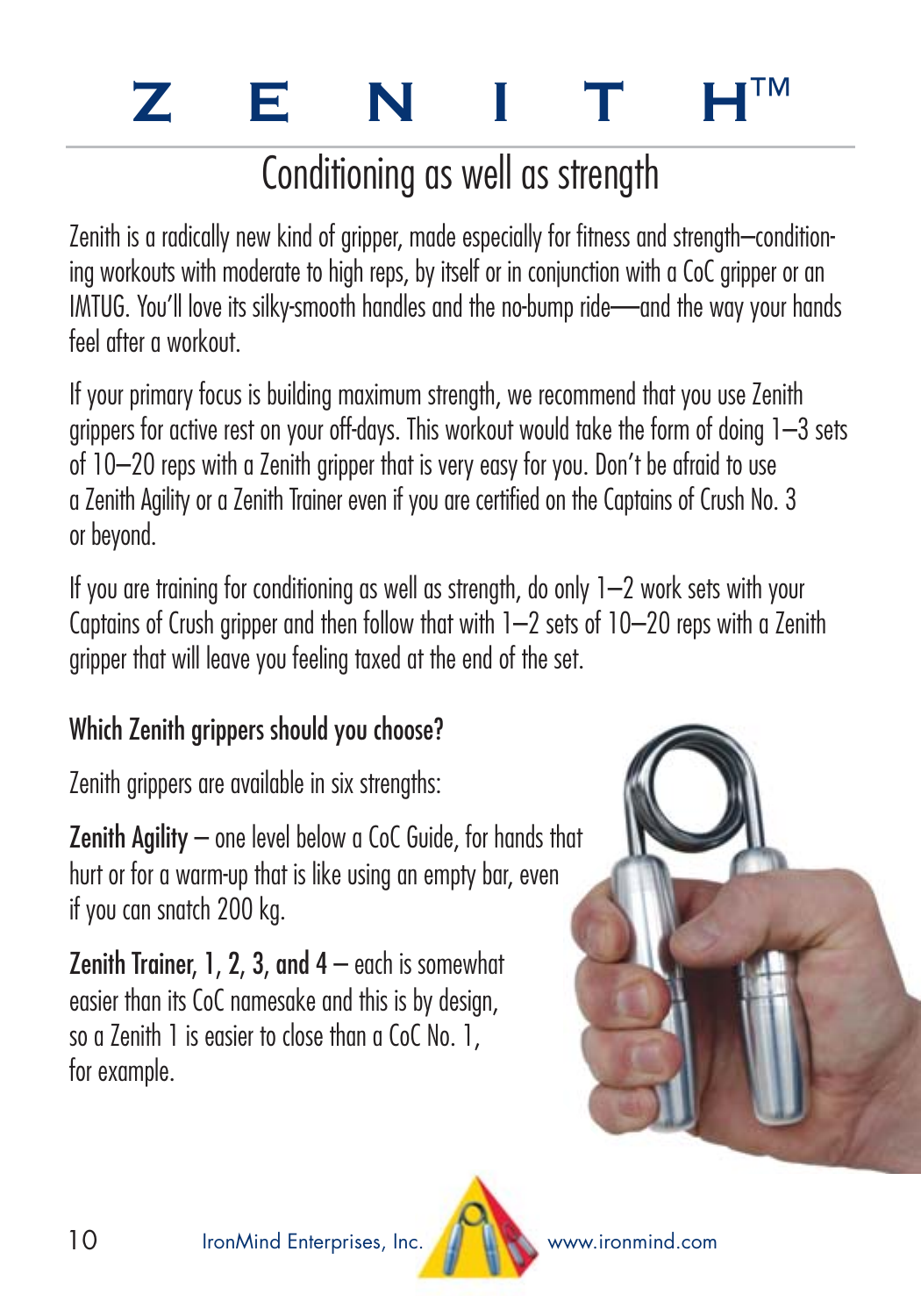To select the right Zenith model, use the same model you are using for your work sets with a Captains of Crush gripper as a starting point—so if you are doing your work sets with a CoC No. 1, try a Zenith 1 and then go up or down depending upon your preferences.

Going forward: keep it simple, take it one step at a time

If you can buy only one grip strength training tool, get a Captains of Crush gripper. The next step is to get a second and possibly a third CoC gripper, each a different strength. Add a Zenith or IMTUG next, choosing what best complements your training goals. And if you think that your left hand deserves special treatment, get a Left-Turn gripper or two. For example, you might select:

Captains of Crush Trainer, No. 1, No. 2 IMTUG1, IMTUG2 Zenith Trainer Left-Turn 1

3-days-a-week training program

| Warm-up                |                          |  |
|------------------------|--------------------------|--|
| Zenith Trainer         | $2 \times 10$            |  |
| CoC Trainer            | 1 x 8                    |  |
| IMTUG1 (thumb)         | $1 \times 10$            |  |
| Work sets              |                          |  |
| $CoC$ No. $1$          | 2 x 4 (all-out sets)     |  |
| IMTUG2 (thumb)         | $2 \times 8$             |  |
| Challenge              |                          |  |
| CoC No. 2              | <b>Test periodically</b> |  |
| <b>Extensors</b>       |                          |  |
| Expand-Your-Hand Bands | $2 - 3 \times 10 - 15$   |  |